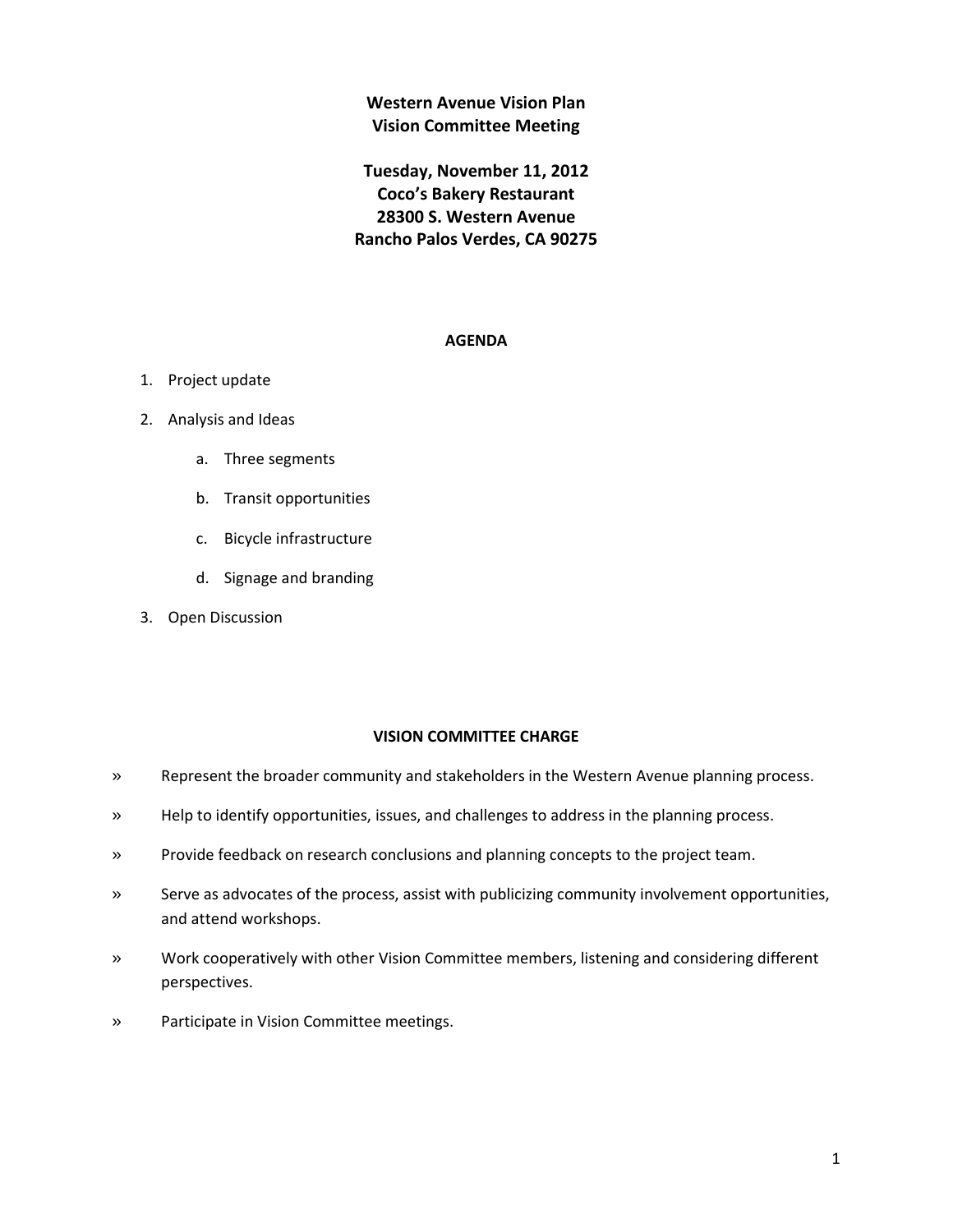# **Western Avenue Vision Plan Vision Committee Meeting Summary**

## **Vision Committee Members:**

# *Present:*

Carolyn Lehr (City Manager, City of Rancho Palos Verdes) Crystal Killian (Los Angeles Department of Transportation) Eileen Hupp (Palos Verdes Chamber of Commerce) Jacob Haik (Council District 15) Jeanne Lacombe (Rolling Hills Riviera HOA) Joe Rich (Property owner) John McCowan (Rolling Hills Riviera HOA) John Mavar (Northwest San Pedro Neighborhood Council) John Papadakis (RPV business owner and resident)

# *Absent:*

Anthony Misetich (Mayor of Rancho Palos Verdes) Alison Becker (Council District 15) Allen Bond (RPV business professional and resident) Debbie Lawrence (Los Angeles City Planning) Yunus Ghausi (Caltrans)

# **Project Team:**

Eduardo Schonborn (City of Rancho Palos Verdes) Joel Rojas (City of Rancho Palos Verdes) Gaurav Srivastava (Project Manager, AECOM) Ana Nolan (Community Outreach Specialist, AECOM)

# **Proceedings:**

- I. Project Update by Gaurav Srivastava
	- a. Review of guiding principles and aspirations (Cross-refer to Appendix A). These principles look at:
		- i. Addressing the needs of locals
		- ii. Making economic development a priority
		- iii. Improving the experience long Western through additional landscape and vegetation
		- iv. Public realm improvements
		- v. Exploring joint marketing and other partnership opportunities with adjacent communities
		- vi. Recognizing the need to create a greater amount of amenities for residents and business owners
	- b. Today's meeting includes presentation of the analysis to date and exploration of possible improvements
		- i. Initial ideas are meant to be provocative and are designed to get committee feedback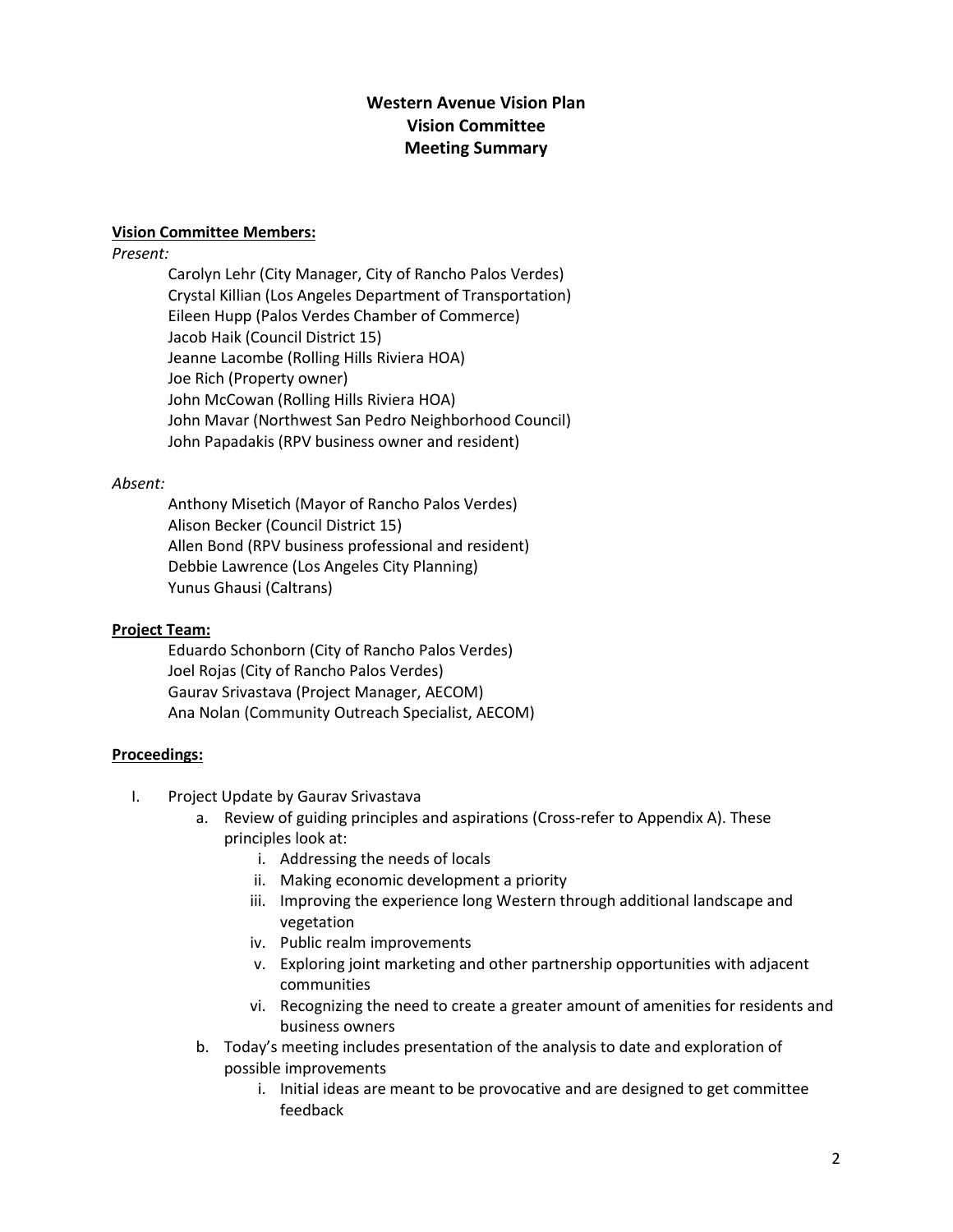- ii. The goal is to bracket the complete range of possibilities along Western Ave. and then work with the committee to determine realistic possibilities to present to the greater community
- II. Presentation (Cross-refer to Appendix B)
	- a. The study area is a 2.5 mile straight stretch, approximately a 45 minute walk
	- b. Study area comprises three distinct segments each with contrasting patterns of use and street character (northern, middle and southern segments). Ideas and explorations were organized around these segments.
	- c. Analysis includes the following data (data may be 2-3 years old so committee members should keep in mind that it may not be completely accurate):
		- i. Demographic and potential capture audience studies of retail areas
		- ii. Parcel information, including turn-over rates and historic development information
		- iii. Business data, numbers of employees
		- iv. Developed square footage along the corridor
		- v. Parking inventory
	- d. The analysis included grouping uses together and it was found that commercial uses are clustered in three areas:
		- i. The "center of gravity" is at the southern end of Western Ave. (Summerland to Caddington) characterized by retail located on both sides of street
		- ii. The second cluster, the middle segment, (Caddington to Montgomery) has retail on one side of the street and residential on the other
		- iii. The third area, the northern section, has no commercial uses at all. It is home to the cemetery and defense uses, in perpetuity.
			- 1. Northern segment will most likely remain an auto-oriented
	- e. Elements with the potential to tie the segments together include:
		- i. Median and how it is treated
		- ii. Biking and bike lane infrastructure and how they are approached
		- iii. Signage and public realm (such as sidewalks, landscape, street trees and street furniture, lighting)
	- f. Review of northern segment
		- i. Characterized by no retail and no visitor destinations
		- ii. Across from cemetery there are opportunities to explore public art amenities or experiences
			- 1. Daytime and nighttime monumental experience opportunities
			- 2. Possibility of combining public art with green infrastructure
	- g. Review of middle segment
		- i. Characterized by blank walls (along the backs of homes) on east side and malls and surface parking along the west side
		- ii. Sketches within the presentation demonstrate the possibility of rethinking how the current configuration could reverse the experience by bringing more activity along the edge of the street
		- iii. Ideas include:
			- 1. Backyard decks and entries with direct pedestrian access off Western Avenue
			- 2. Softening the edge. Replacing cinder block walls with a picket fence, for example
			- 3. Creating granny flats incentivized by the City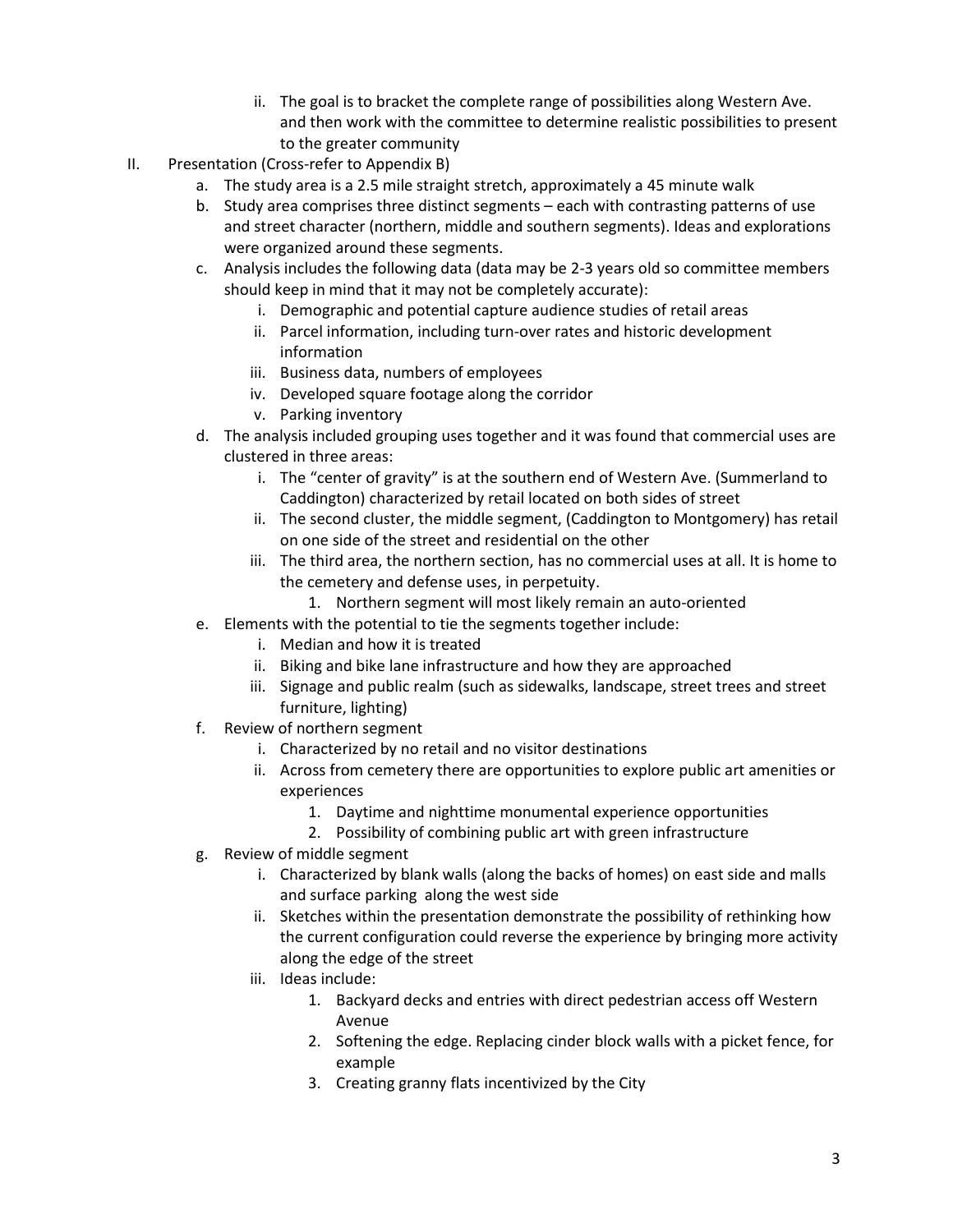- a. The city could buy a parcel, strategically located at the end of a street and along Western and punch through with a pedestrian connection
- h. Review of southern segment
	- i. Characterized by retail on both sides of the street. These three blocks are what people imagine when they think of Western Ave.
	- ii. The need for surface parking used to be a priority. However, best urban design practices believe that surface parking located as the street edge is a disservice to the pedestrian environment.
	- iii. The Terraces site should be considered a significant development opportunity
		- 1. 10-acre parcel (similar to the Americana and Grove)
		- 2. The Terraces could serve as an anchor for the southern segment
		- 3. The design could be a wholesale redevelopment or a less dramatic rehab of existing structure (use and work with what currently exists)
		- 4. One idea is to rehabilitate and reconfigure the site with activitygenerating uses at ground level and parking in back
	- iv. Streets that have gone through the same rehab/renovation include:
		- 1. Santa Monica Blvd., West Hollywood
		- 2. Brand Blvd., Glendale (this street is still in transition)
		- 3. Colorado Blvd., Pasadena
		- 4. Sunset Strip (This is similar to Western because it deals with a bluff on one side of the street and potential issues with sight lines and view. The solution to this along Sunset was developing low-scale retail.)
		- 5. Ventura Blvd., San Fernando Valley (Includes a grand gateway, which could be an idea for the northern end of the study area.)
		- 6. Pine Ave., Long Beach (This area is dramatically different to the conditions along Western Ave. If this is what the committee would like to see, then they need to recognize that a lot will have to change, incrementally and over time.)
			- a. The committee and the community must ask themselves if they are comfortable going through all of that changes that would be necessary for this transformation
- i. Contextual signage challenge
	- i. Each segment has its own identity
	- ii. The question is whether to tap into each identity vs. creating one, new identity
	- iii. Western Ave. has many communities that see themselves very differently. Question is how to combine these identities and create something new and different
	- iv. More recently, as boulevards try to create new identities, they draw from a contemporary stylistic family as opposed to drawing from the past.
- j. Review of Bicycle Infrastructure
	- i. Cyclists want to loop around along Western Ave. because of its amenities
- k. Review of transit issues and ideas to create better transit connections
	- i. Possible Green Line (light rail transit) spur down Western Ave.
	- ii. Existing bus rapid could extend down Western Ave. to the study area
		- 1. Questions were raised regarding the safety along a bus line going all the way up and down Western
	- iii. Western Ave. as a bike corridor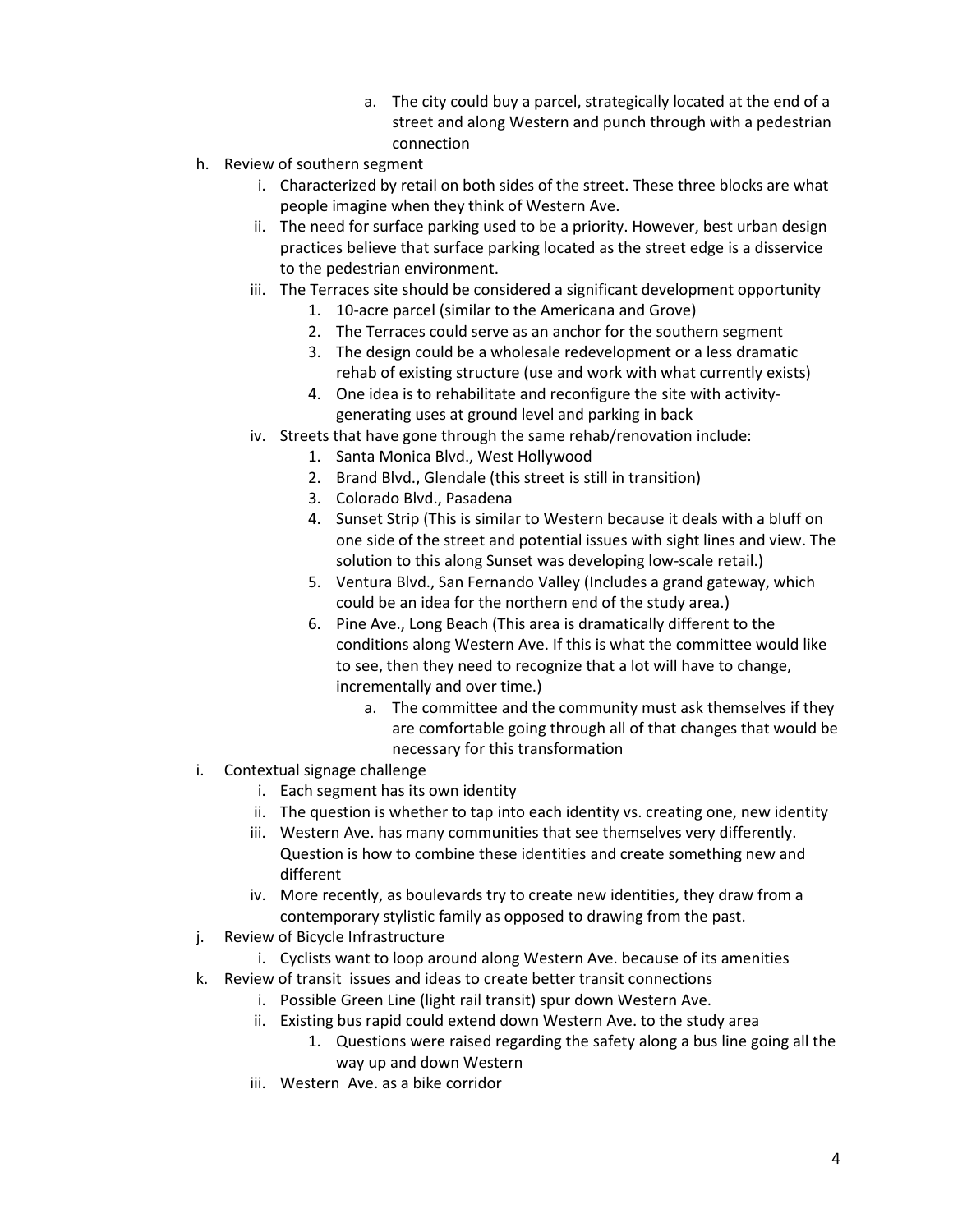- iv. Local idea #1: Revision of local transit options (DASH service). Frequency of PVPTA bus service (which are very infrequent) could be explored
- v. Local idea #2: Revise local transit stations so that no resident would have to walk more than 5 minutes to get to a local transit stop

# III. Open Discussion

John Papadakis

- Priority must be outside-in. The needs of residents are better served if there is strong economic development
- Consider the historical perspective what is being interpreted for the future is what used to make Western meaningful in the first place
- The identity of the entire area must improve to create attractability. The same thing has happened along the waterfront in San Pedro.

Jeanne Lacombe

- What is the overall budget?
- To grow ideas, you must look at area that you are building in, and understand that there are only certain levels of ideas that can be presented as feasible
- Different places require different budget parameters
- It is better to have a ballpark idea for budget and throw out ideas that are appropriate to that sum

#### *Response:*

- There was agreement that there needs to be fiscal responsibility, however, the goal is to explore ideas, develop a plan and then look for funding sources
- Recommended that the budget be put aside for now
- It is understood that the more grand ideas will be more expensive. The group should review all ideas and give feedback about what ideas are appropriate
- The Vision Study is to create a vision and parameters for development and developers
- Once there is a vision, that vision can be marketed to attract companies
- The ideas will get implemented over time when developers are obligated to build to the vision and principles that have been adopted
- Creating the vision will show people that the city is serious about redevelopment

## Jeanne Lacombe

- Consider breaking up the plan into phases and small improvements that could happen immediately, such as:
	- o Bike lane and parking stripes
	- o Landscaping along existing medians
	- $\circ$  Resident wall rehab If this were to happen, residents might be more willing to make improvements on their properties.
- Does not like the terracing back yards towards Western because of access and crime

Crystal Killian

 If parking is not being utilized along residential frontages, take that area away from roadway and dedicate it to the pedestrian experience and landscaping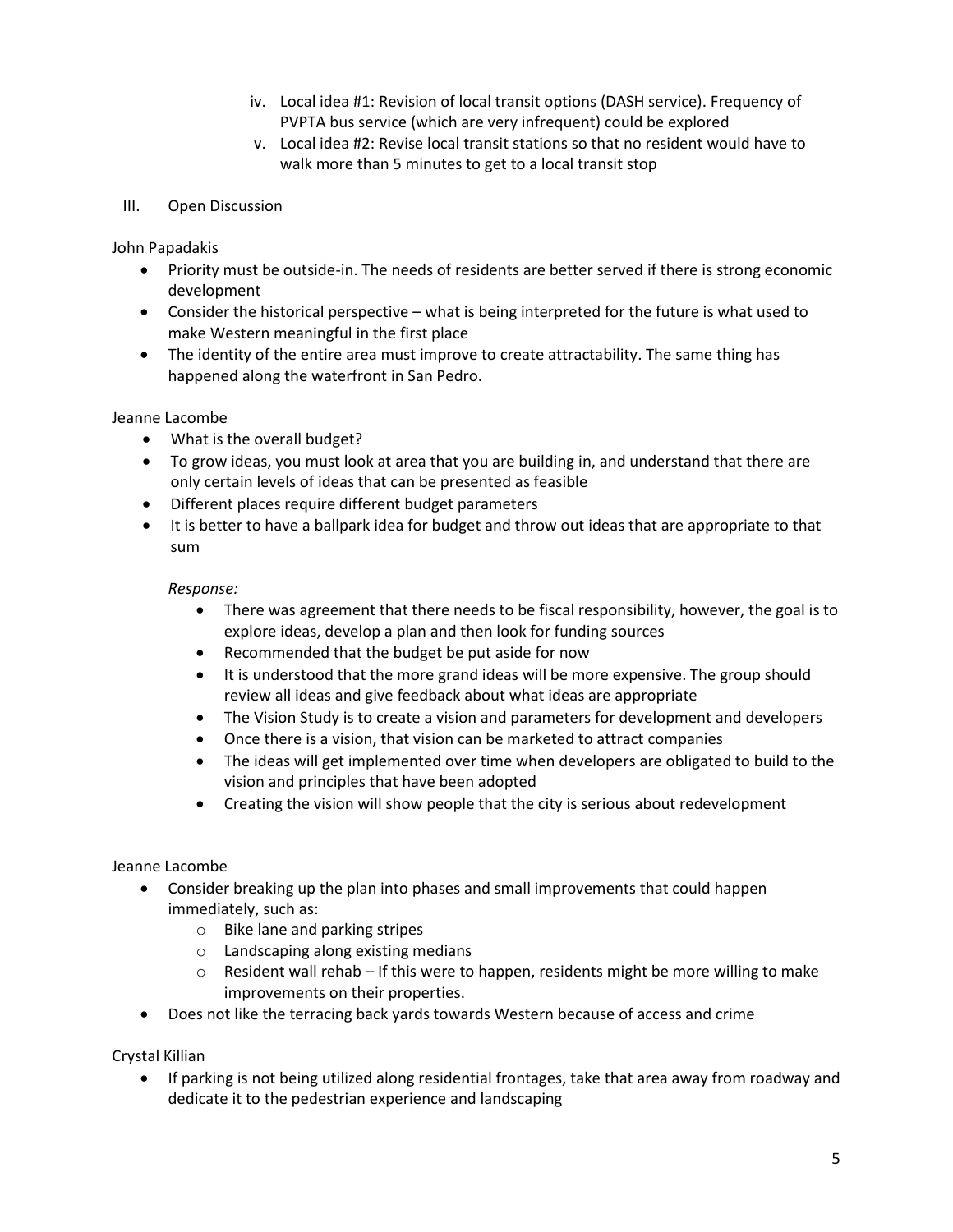John Papadakis

- Likes the white fence post look which would help create a definition between RPV and San Pedro
- Should not worry about individual needs when we are talking about making things better for everyone
- Consider including Spanish names ("Paseo") and find an identity that everyone buys into
- Residents originally fought the development of Terranea. When Donald Trump decided to invest in the area, perceptions changed and now Terranea means a lot to the area.

# Carolyn Lehr

- Is it helpful to work on some of the public improvements (landscaping, signage, new theme) to set the stage and evoke a new way of thinking so that residents and developers see these improvements first? Or is it better to immediately implement a grand vision?
- What attracts the developers?

Joe Rich

- Developers cannot change things because they are locked into long term leases
- Small things must happen when the opportunity presents itself (termination of a lease, for example) then developers are able to make bigger changes
- Park Place and the Terraces recently changed hands and needs to be redeveloped

## Joel Rojas

• New buyers like to hear that there is a plan

## Crystal Killian

- Developers see potential when there is a plan in place
- Developers can keep the new vision in mind when looking for new tenants as they turn over
- The area has good traffic flow, however, traffic is a sign of a healthy economic community

## Gaurav Srivastava

- It would be helpful to find a catalyst project
- There is a need to find a project in the southern segment where public funds could be used in partnership with a developer who believes in and wants to help implement the new vision

Gaurav asked group members for confirmation regarding what they have in mind when they think of creating a new environment? Does this include removing surface lots along the street edge because, at the end of the day, that will be the biggest determinate of how this plan moves forward. Design guidelines would be put in place for how future developments relate to the street.

Jeanne Lacombe

- Would like to see the visual aspects tie into the local architecture
- Multi-story shops and the LAX/modern light elements do not fit within the local fabric
- Prefers lower buildings with higher-end shops

Eileen Hupp

Business owners need enough density to get a return on their investment